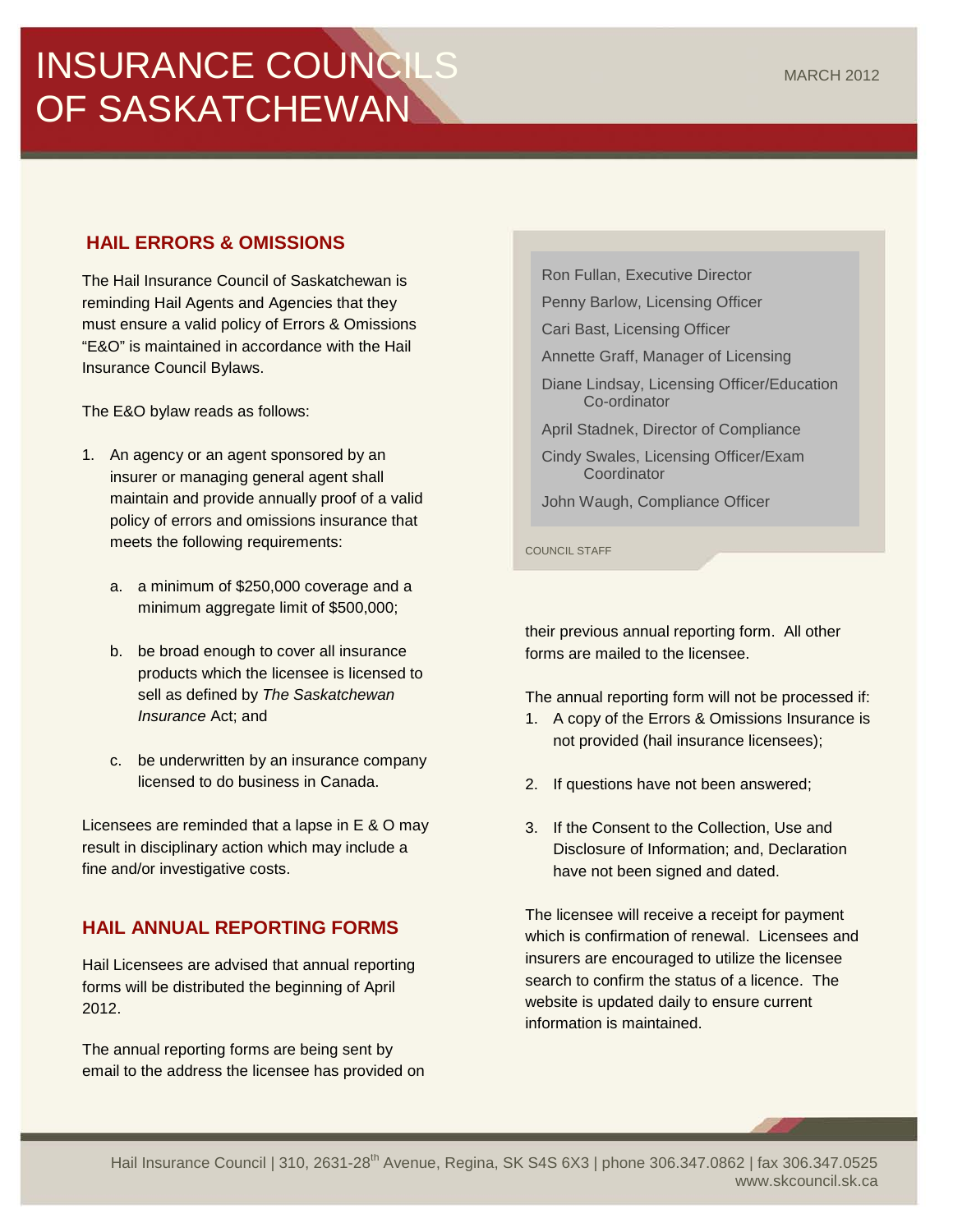#### **HAIL INSURANCE AND HAIL ADJUSTER LICENSEES**

Licensees are asked to contact the Council office in the event they will not be renewing their licence for 2012.

Licensees may send an email to [info@skcouncil.sk.ca](mailto:info@skcouncil.sk.ca) or call 306.347.0862.

#### **SETTLEMENT OF LOSS UNDER A HAIL INSURANCE POLICY**

The process of settling a loss under a hail insurance policy is based on the Statutory Conditions set out in Section 286(1) of *The Saskatchewan Insurance Act.* The Statutory Conditions are terms included in the insurance contract and are printed on the back of the insurance policy.

The adjustment process, appraisal process and umpire process are described in this document and can be obtained from the Council website at www.skcouncil.sk.ca/hail\_brochure.htm.

This document may be distributed to insured's for their reference.

### **HAIL INSURANCE LICENSEES**

*The Saskatchewan Insurance Act* "*the Act"* defines a salesperson/agent as a person who:

- (i) solicits, negotiates or effects for or on behalf of any insurer a contract of insurance;
- (ii) for compensation, acts in the solicitation or negotiation of insurance;
- (iii) transmits, for compensation, for a person other than himself, an application for or a policy of insurance to or from an insurer; or
- (iv) retains as compensation any portion of a premium received by him;

and includes a general agent but does not include an officer or salaried employee of an insurer;

If you are acting as a salesperson/agent as defined by the Act you will be required to comply with the Hail Insurance Council Bylaws by successfully completing the Hail Agent/Salesperson Qualification Examination.

In addition, once the exams are passed the individual must apply for and obtain a Hail Licence. Only after this has been completed, may the individual transact insurance.